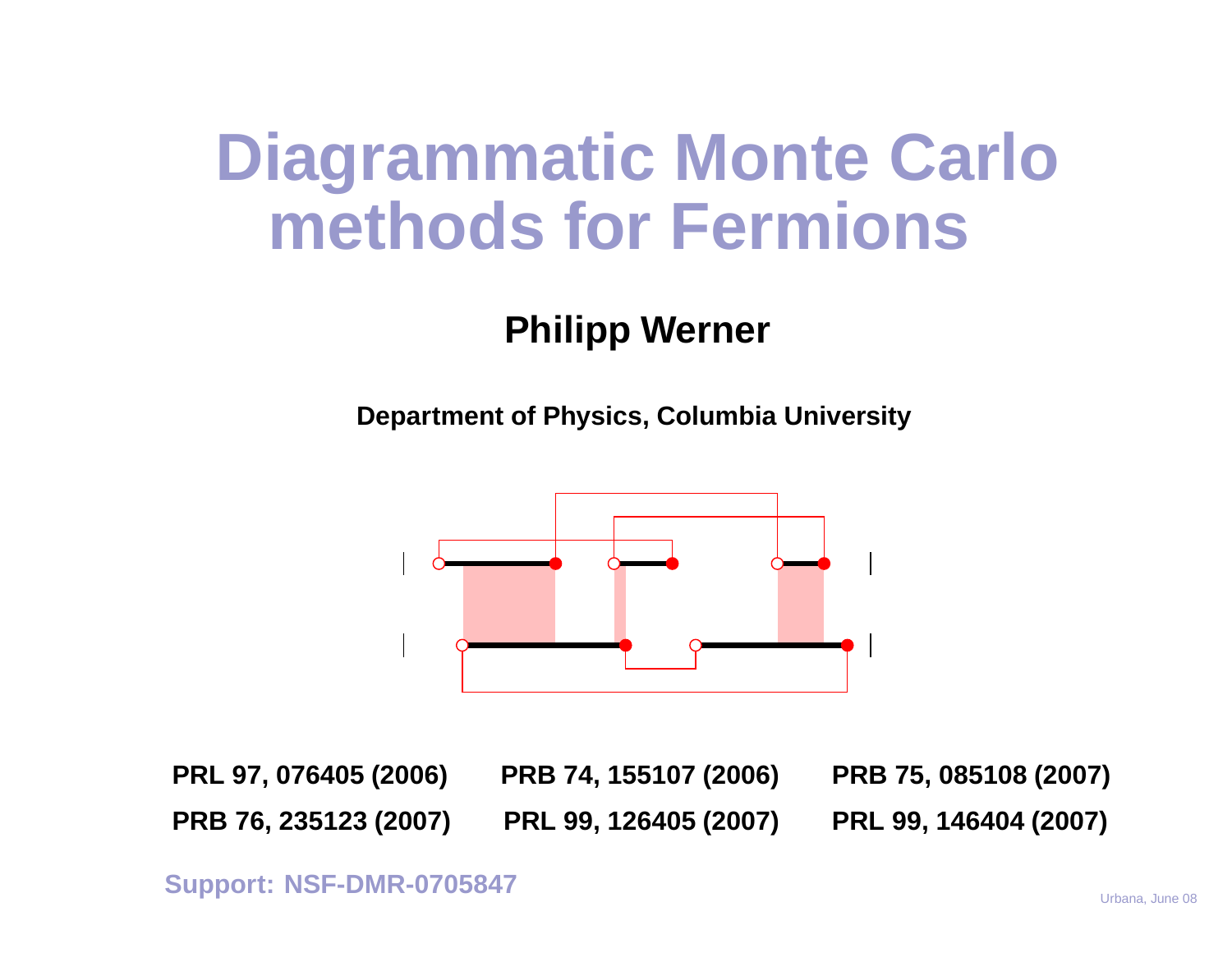# **Outline**

- $\bullet$ **Motivation** 
	- Dynamical mean field theory for fermionic lattice models $\Rightarrow$  impurity models
- Recent advances im methodology
	- Diagrammatic Monte Carlo approach
		- ⇒ weak-coupling expansion
		- $\Rightarrow$  expansion in hybridization
- Application
	- Metal-insulator transition in the Hubbard model
	- "Spin glass" transition in <sup>a</sup> 3-orbital model

- Collaborators
	- A. J. Millis, E. Gull, M. Troyer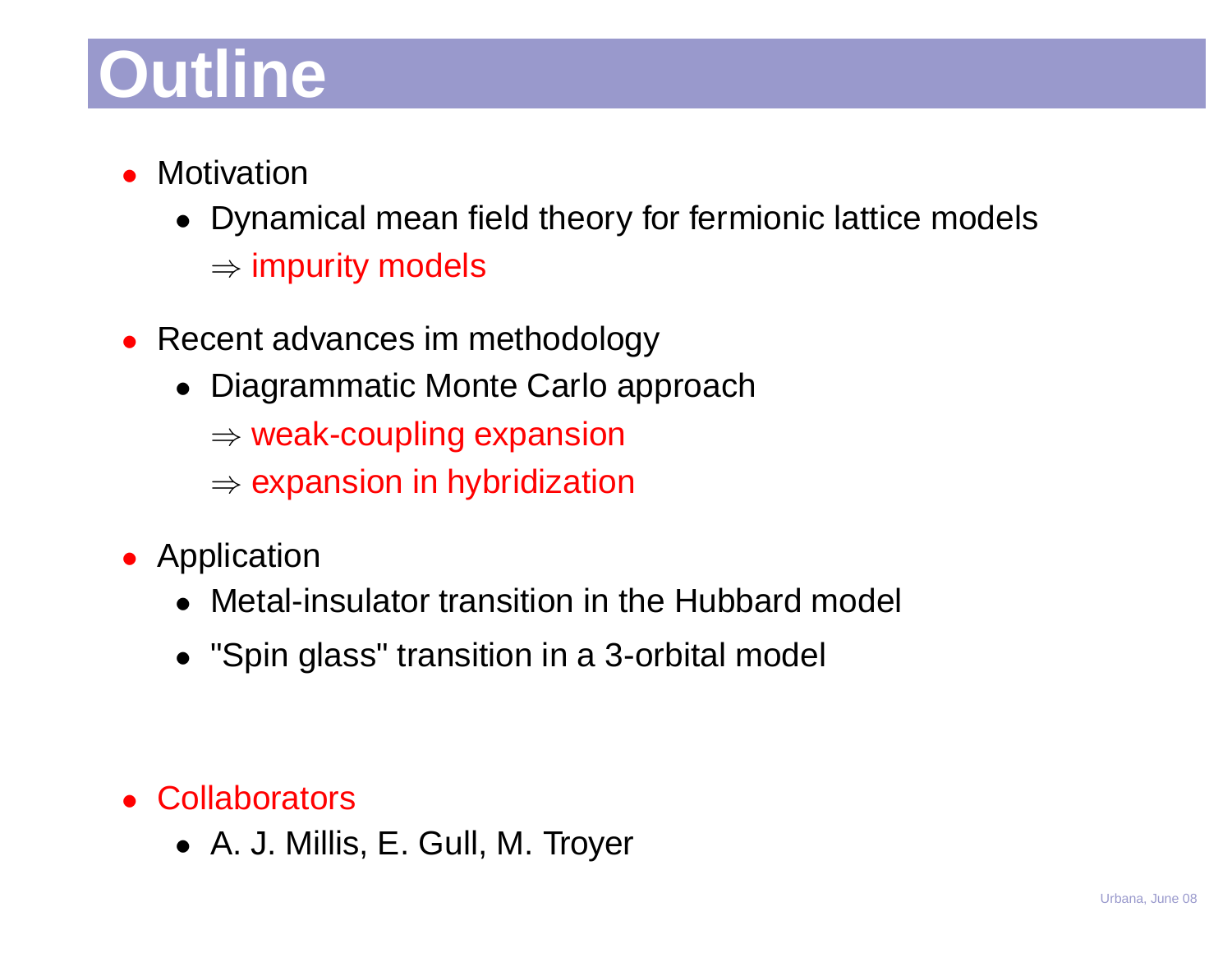#### **Introduction**

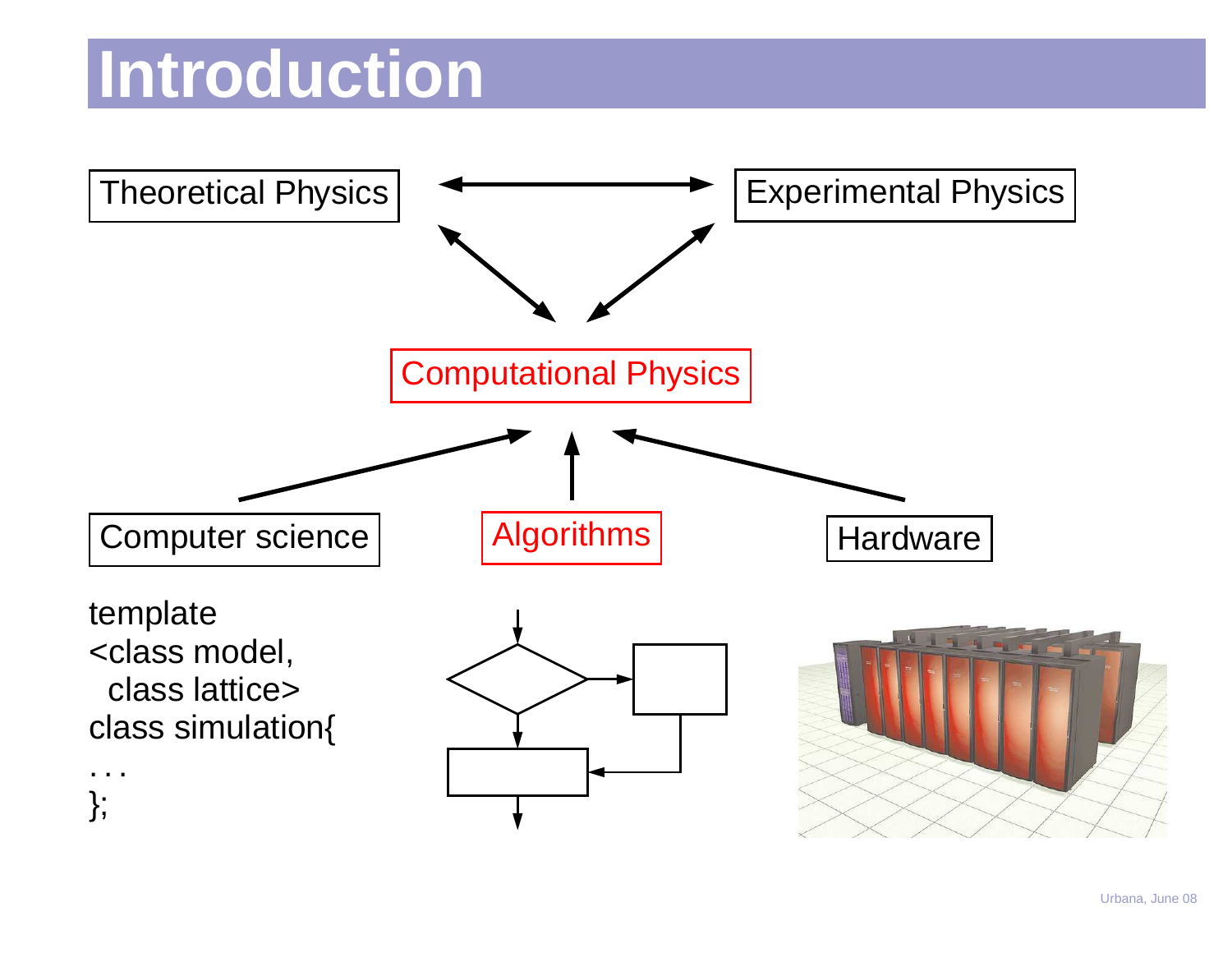#### **Introduction**



McWhan et al., (1973)

Urbana, June 08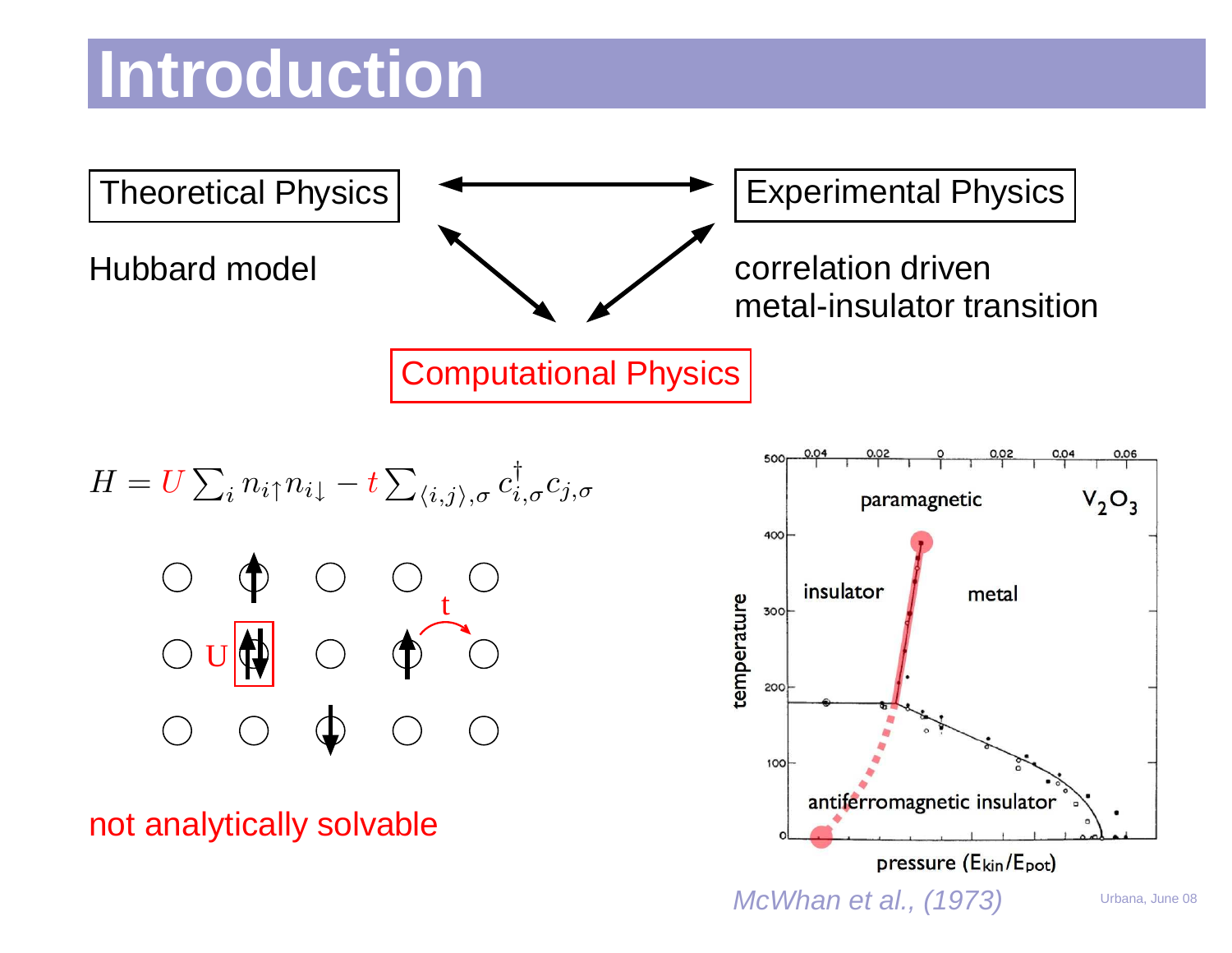### **Introduction**

#### Simulation of correlated lattice models

$$
H_{\mathsf{Hubbard}} = U \sum_{i} n_{i\uparrow} n_{i\downarrow} - t \sum_{\langle i,j \rangle,\sigma} c_{i,\sigma}^{\dagger} c_{j,\sigma} \qquad \qquad \bigcirc \mathbf{U}
$$

- Exact diagonalization: up to <sup>20</sup> sites
- Monte Carlo: fermion sign problem

- $\Rightarrow$  Simulation of 2D, 3D lattice models not possible
- $\Rightarrow$  Need new methods / approximate descriptions

e. g. Dynamical Mean Field Theory (DMFT)



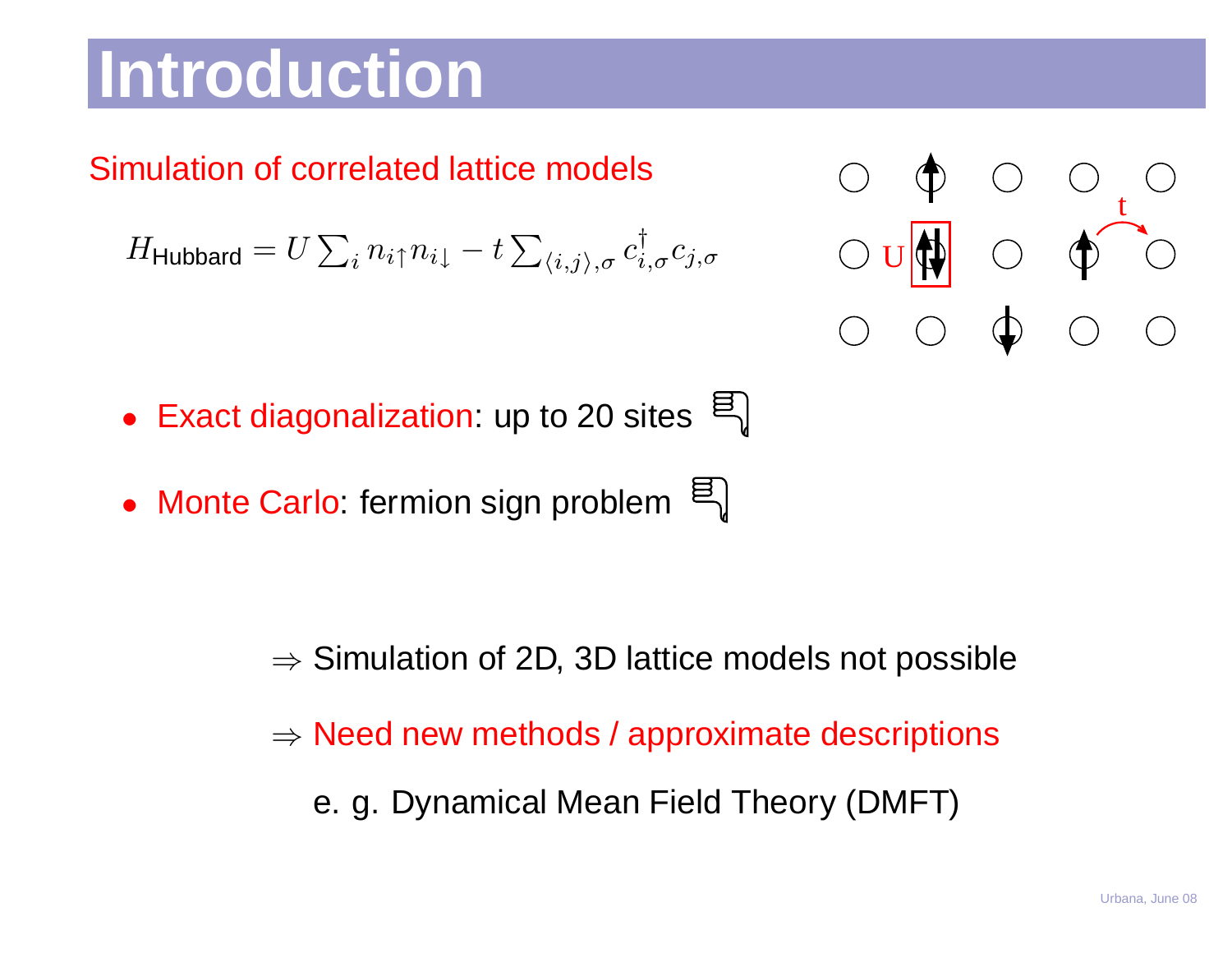### **Motivation**

**Dynamical mean field theory** Metzner & Vollhardt (1989), Georges & Kotliar (1992)

• Lattice model

$$
H_{\text{latt}} = U \sum_{i} n_{i\uparrow} n_{i\downarrow} - t \sum_{\langle i,j \rangle,\sigma} c^{\dagger}_{i,\sigma} c_{j,\sigma}
$$

• Quantum impurity model

 $H_{\mathsf{imp}}=U n_{\uparrow}n_{\downarrow}-\sum_{k,\sigma}(t_kc_{\sigma}^{\dagger}a_{k,\sigma}^{\mathsf{bath}}+h.c.)+H_{\mathsf{bath}}$ 

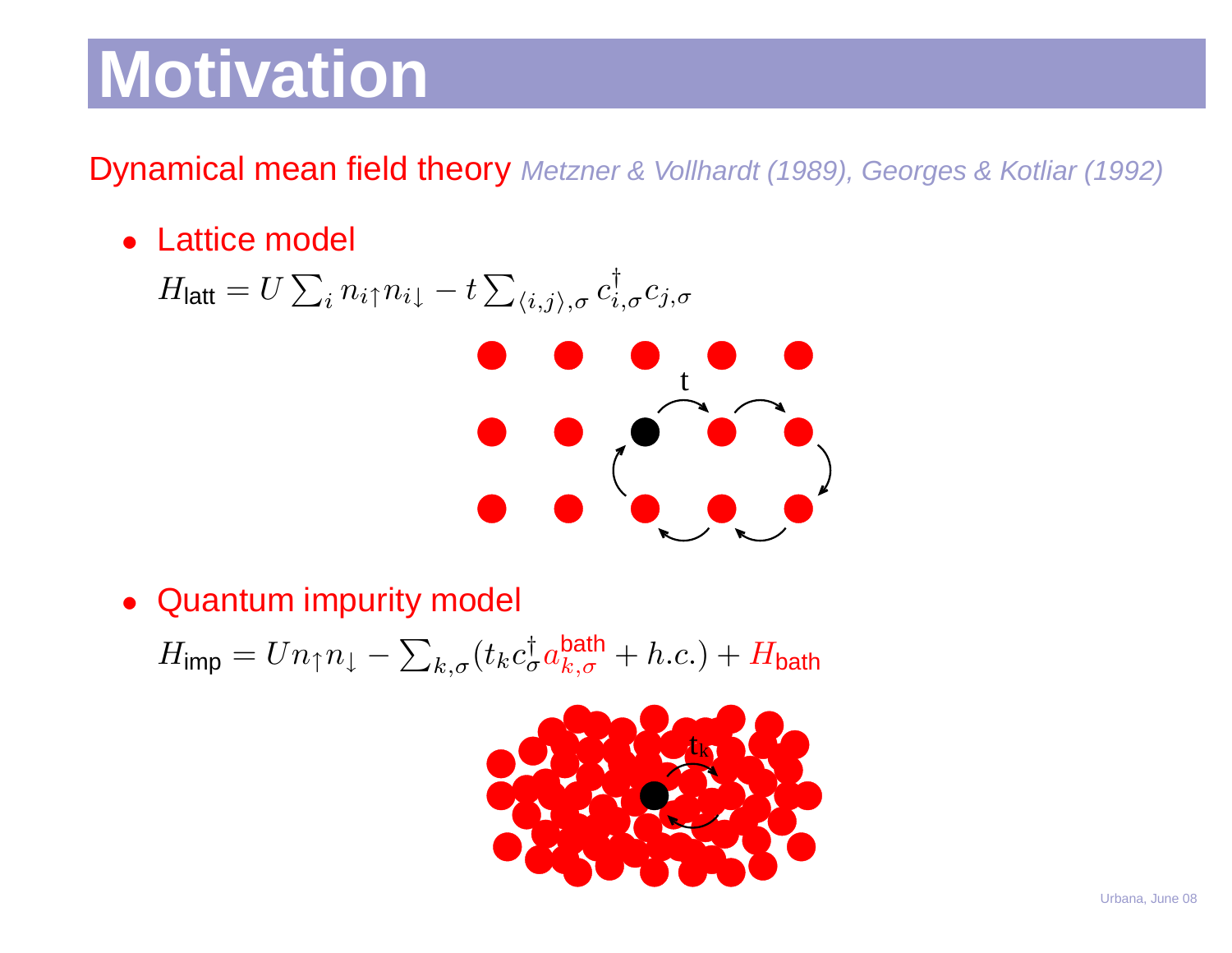### **Motivation**

**Dynamical mean field theory** Metzner & Vollhardt (1989), Georges & Kotliar (1992)

• Lattice model

$$
H_{\text{latt}} = U \sum_{i} n_{i\uparrow} n_{i\downarrow} - t \sum_{\langle i,j \rangle,\sigma} c_{i,\sigma}^{\dagger} c_{j,\sigma}
$$

• Effective action (hybridization function  $F(\tau)$ )  $S = U \int d\tau n_{\uparrow}(\tau) n_{\downarrow}(\tau) - \sum_{\sigma} \int d\tau d\tau' c_{\sigma}(\tau) F_{\sigma}(\tau - \tau') c_{\sigma}^{\dagger}(\tau')$ 



• Self-consistency condition $G_{\textsf{latt}}^{\textsf{loc}}(\tau) = G_{\textsf{imp}}(\tau)$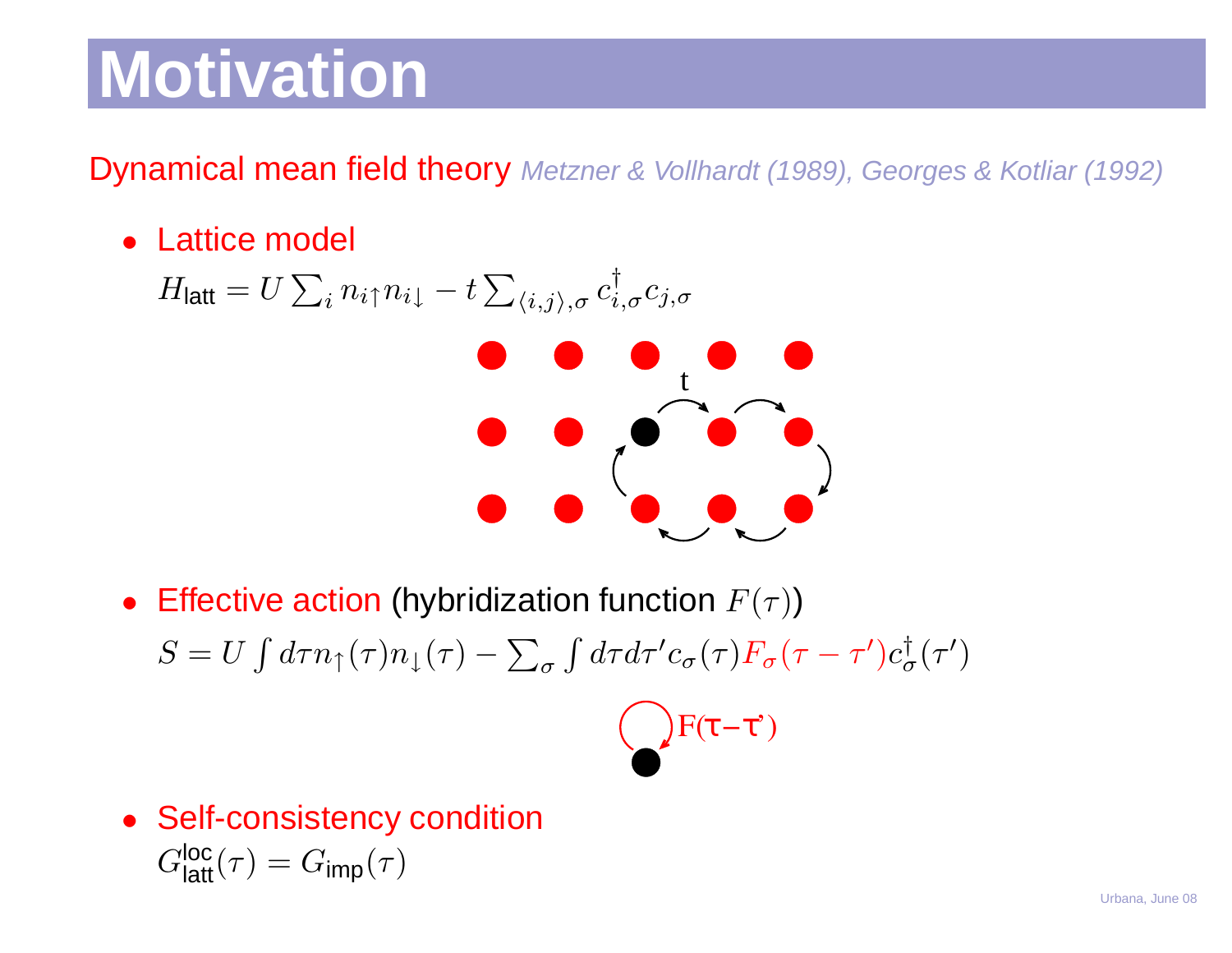## **Motivation**

**Dynamical mean field theory** Metzner & Vollhardt (1989), Georges & Kotliar (1992)

• Self-consistency loop couples the impurity to the lattice



•Computationally expensive step: solution of the impurity problem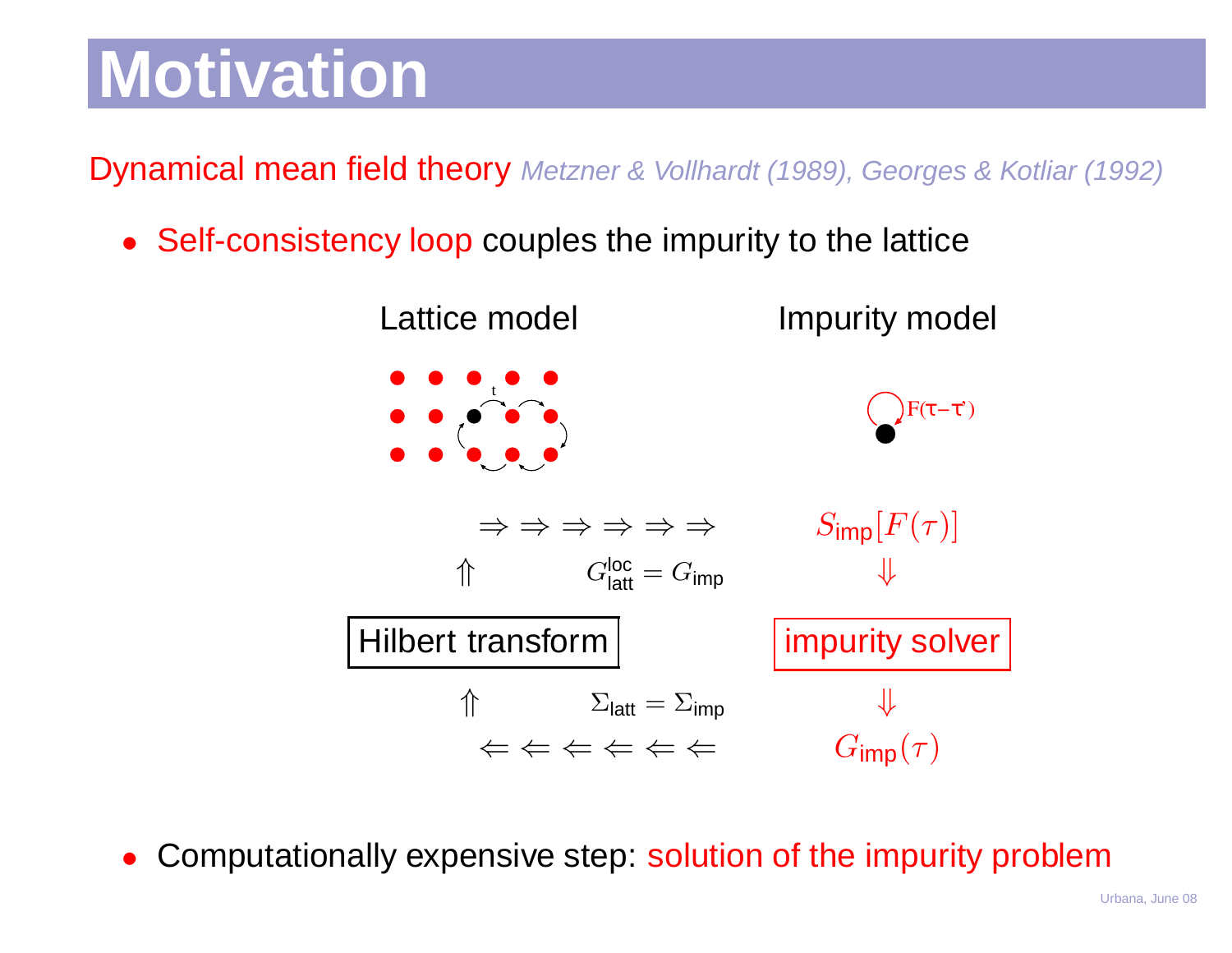### **Example: Hubbard model**

#### Correlation driven metal-insulator (Mott) transition

• Phasediagram for  $\mathsf{V}_2\mathsf{O}_3$ McWhan et al., (1973)

#### paramagnetic DMFT solution1-band Hubbard model

Georges & Krauth (1993), Blümer (2002)



 $\bullet$ More realistic multi-band simulation requires powerful impurity solvers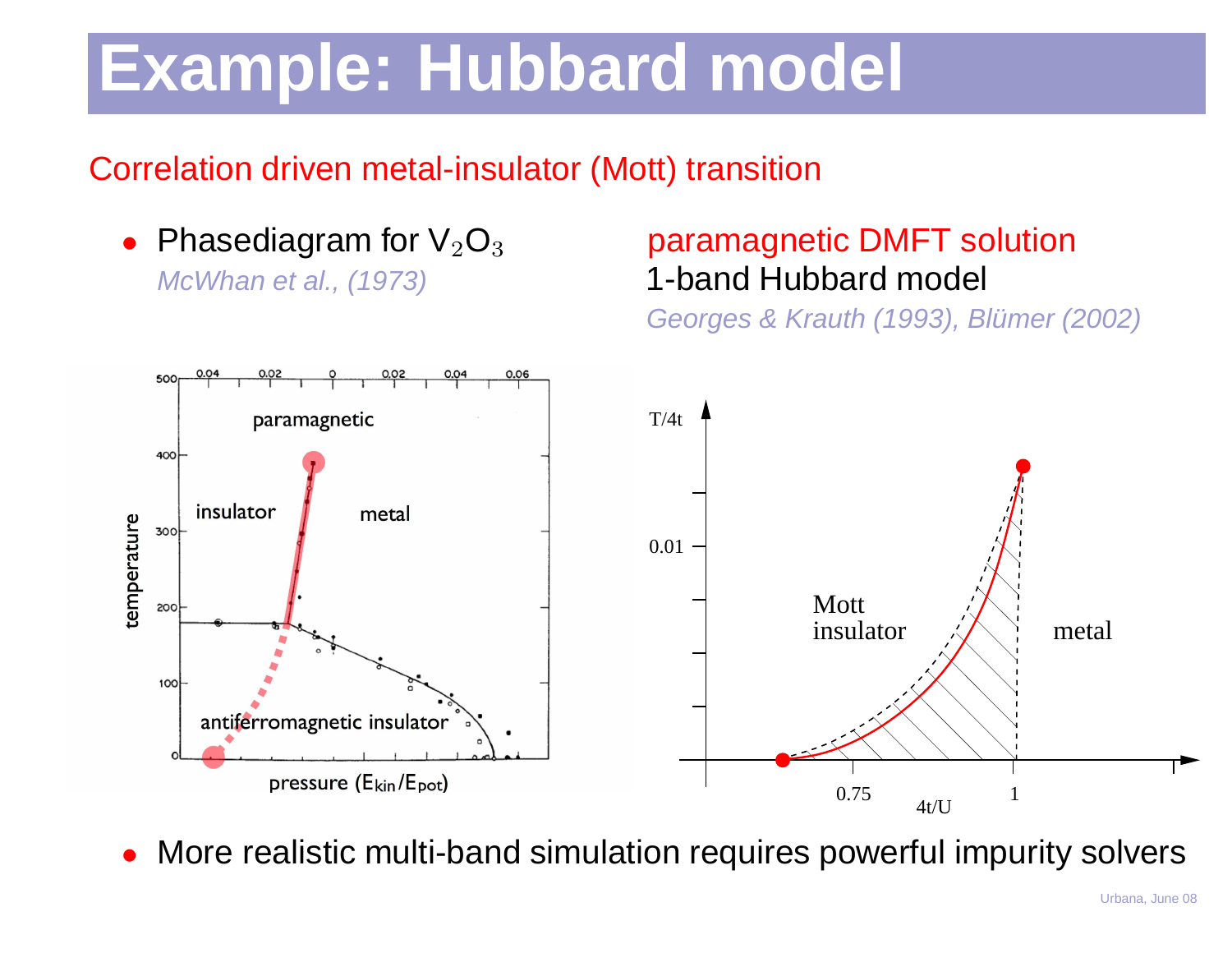#### Weak coupling vs. strong coupling approach

- •Diagrammatic QMC <sup>=</sup> stochastic sampling of Feynman diagrams
- •• Hubbard model:  $Z = Tr T_{\tau} e^{-S}$  with action

$$
S = \underbrace{-\sum_{\sigma} \int_0^{\beta} d\tau d\tau' c_{\sigma}(\tau) F_{\sigma}(\tau - \tau') c_{\sigma}^{\dagger}(\tau')}_{S_F} + U \underbrace{\int_0^{\beta} d\tau n_{\uparrow} n_{\downarrow}}_{S_U}
$$

• Weak-coupling expansion

 Rombouts et al., PRL (1999); Rubtsov et al., PRB (2005); Gull et al., EPL (2008)Treat quadratic part ( $S_F$  $\left( F\right)$  exactly, expand  $Z$  in powers of  $S_U$ 

#### • Hybridization expansion

 Werner et al., PRL (2006); Werner & Millis, PRB (2006); Haule, PRB (2007); Werner & Millis, PRL (2007)

Treat local part ( $S_U$  $S_{U}$ ) exactly, expand  $Z$  in powers of  $S_{F}$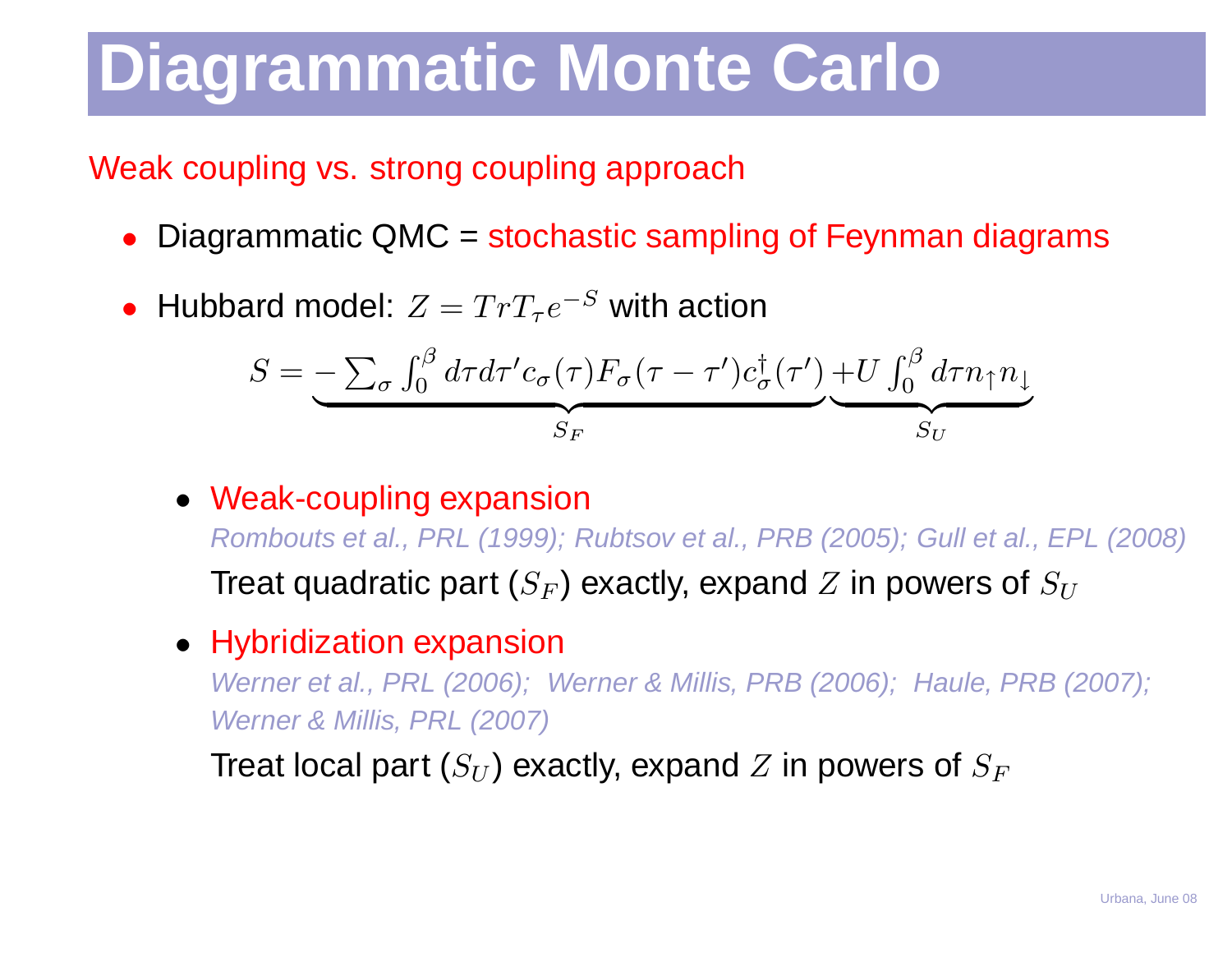#### Expansion in  $U$  + auxiliary field decomposition Rombouts et al., PRL (1999), Gull et al., EPL (2008)

• Expand  $Z$  in powers of  $K/\beta$  $U(n_\uparrow n_\downarrow$   $(n_\uparrow+n_\downarrow)/2)$ 



 $\bullet$ • Decouple "interaction vertices" using Rombouts et al., PRL (1999)

$$
K/\beta - U(n_{\uparrow}n_{\downarrow} - (n_{\uparrow} + n_{\downarrow})/2) = (K/2\beta) \sum_{s=-1,1} e^{\gamma s(n_{\uparrow} - n_{\downarrow})}
$$
  

$$
\cosh(\gamma) = 1 + (\beta U/2K)
$$

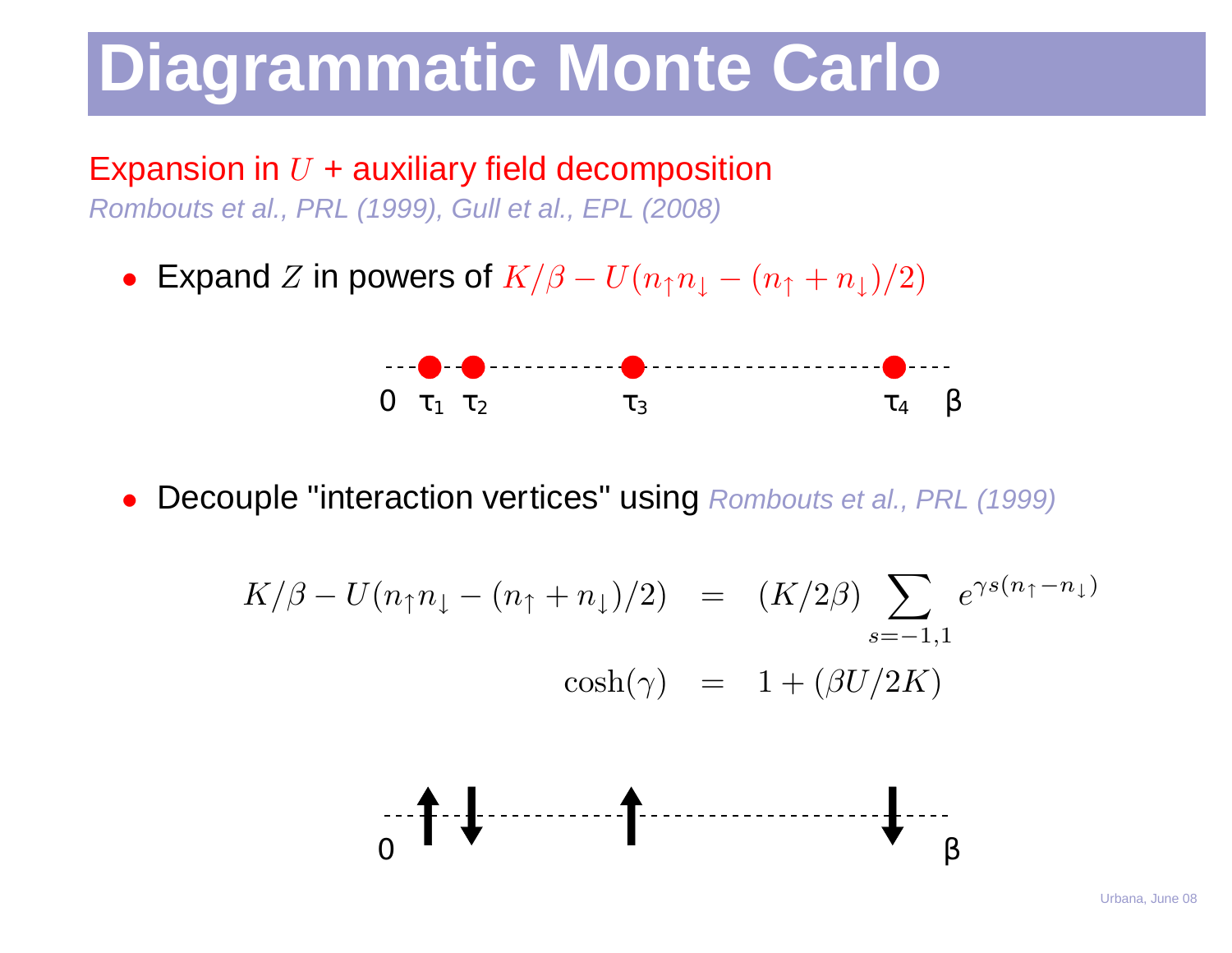#### Expansion in  $U$  + auxiliary field decomposition Rombouts et al., PRL (1999), Gull et al., EPL (2008)

• Weight of the configuration  $(\Gamma_{\sigma} = \text{diag}(\gamma \sigma s_1, ...)$ ,  $(G_0)_{ij} = g_0(\tau_i - \tau_j)$ )

$$
w(\lbrace s_i, \tau_i \rbrace) = \left(\frac{K d\tau}{2\beta}\right)^n \prod_{\sigma} \det \left(e^{\Gamma_{\sigma}} - G_{0\sigma}(e^{\Gamma_{\sigma}} - I)\right)
$$

 $\bullet$ Local updates: insertion/removal of an auxiliary spin



• Advantage: less spins than Hirsch-Fye method

 $\Rightarrow$  faster updates, shorter autocorrelation (thermalization) times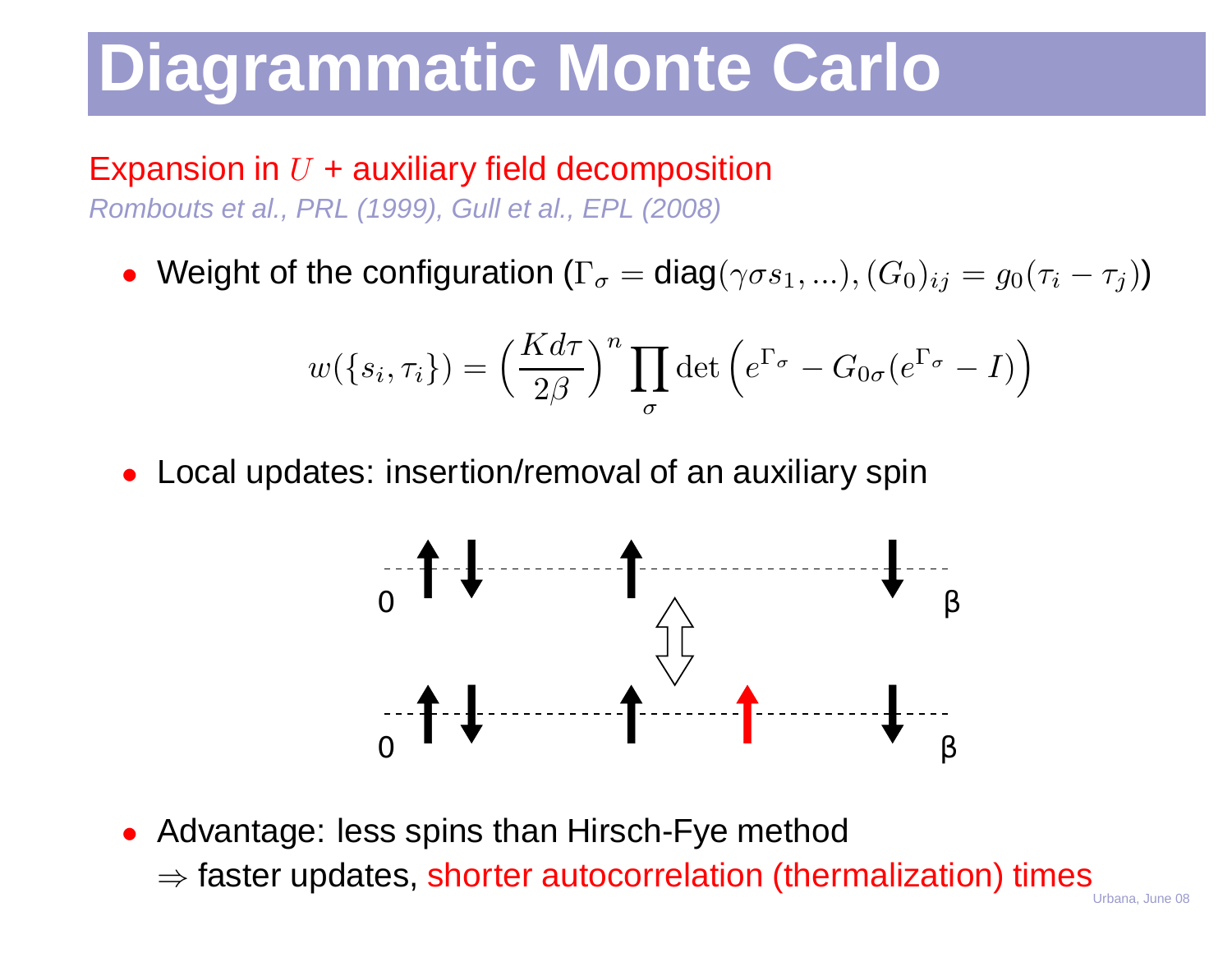Expansion in the impurity-bath hybridization  $F\,$  Werner et al., PRL (2006)

- Non-interacting model:  $Z = Tr T_{\tau} \exp \left[ \int_0^{\beta} d\tau d\tau' c(\tau) F(\tau \tau') c^{\dagger}(\tau') \right]$ **|**  $\overline{\phantom{a}}$
- • $\bullet~$  Expand exponential in powers of  $F$



- $\bullet$ **• Some diagrams have negative weight** 
	- $\Rightarrow$  sampling individual diagrams leads to a severe sign problem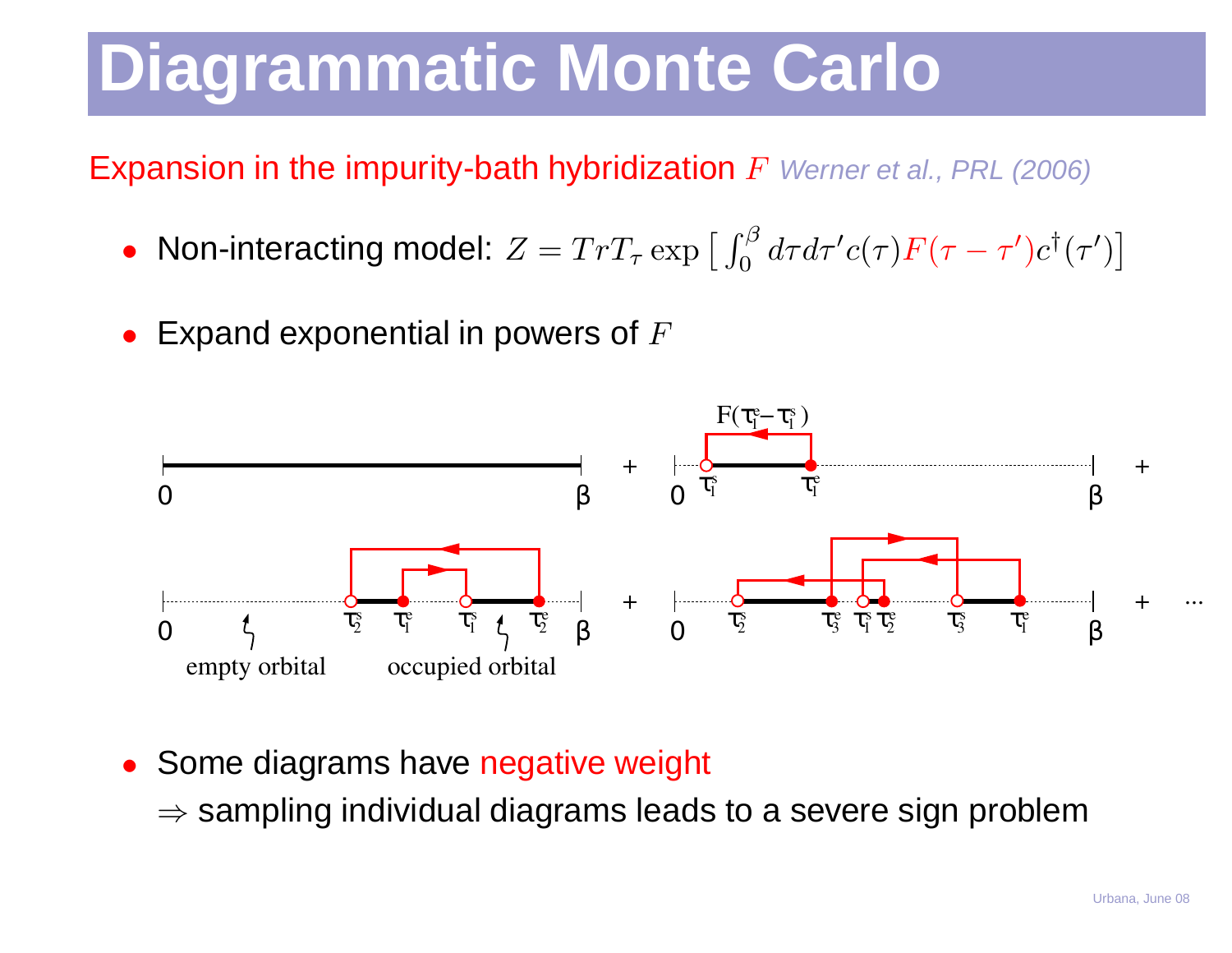#### Expansion in the impurity-bath hybridization  $F\,$  Werner et al., PRL (2006)

• Collect the diagrams with the same $\{c(\tau_i^s$  $(c^s_i),c^\dagger(\tau^e_i)$  $\{e^e_i\}\}$  into a determinant

 $\det \mathcal{F}$ 

$$
(\mathcal{F})_{m,n} = F(\tau_m^e - \tau_n^s)
$$

- $\rightarrow$  resums huge numbers of diagrams  $(100! = 10^{158})$
- $\rightarrow$  eliminates the sign problem
- $\bullet$   $Z=$  $=$  sum of all operator sequences

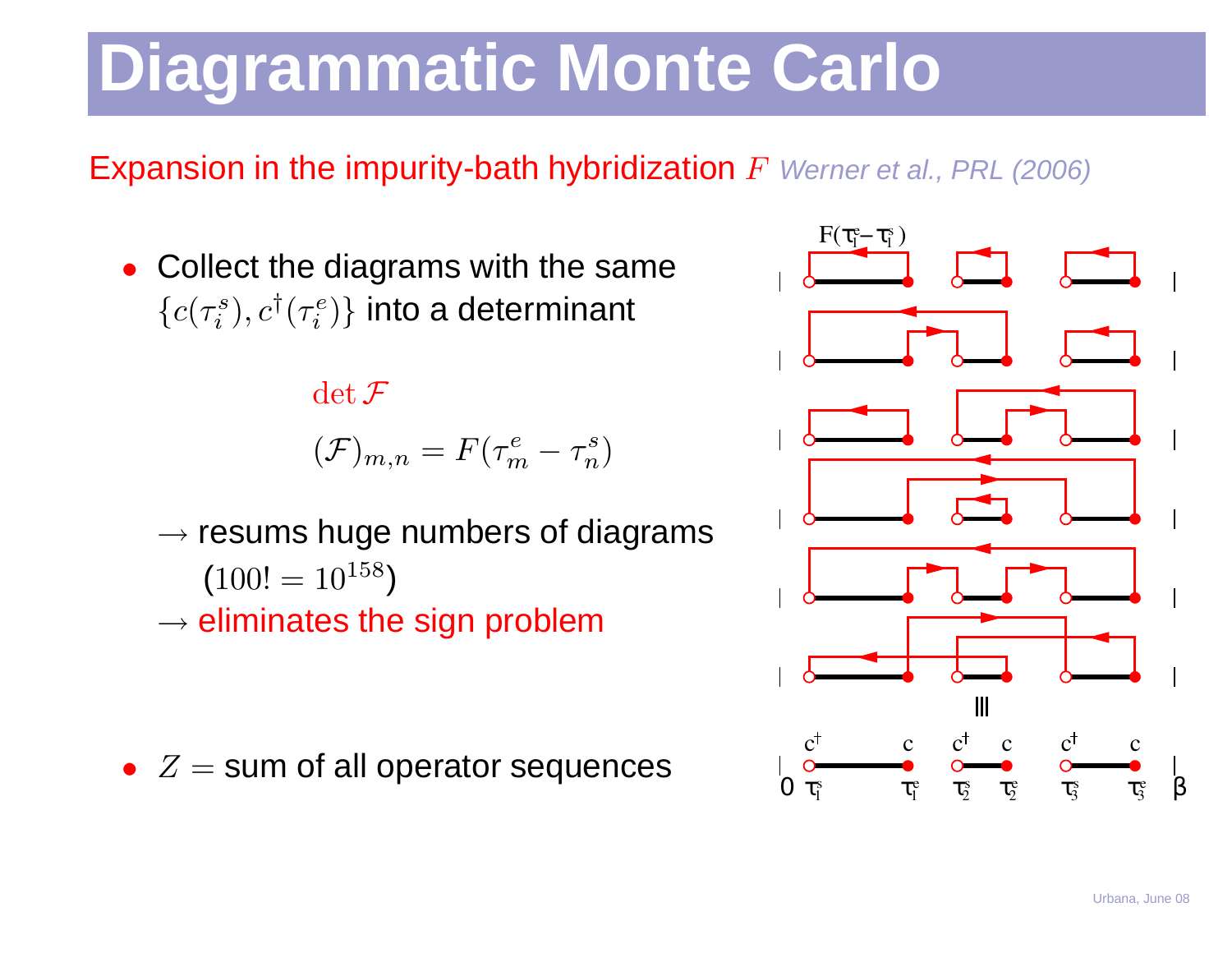#### **Generalizations**

• Arbitrary interactions:  $U^{\alpha\beta\gamma\delta}$  $c_{\alpha}^{\dagger}c_{\beta}c_{\gamma}^{\dagger}c_{\delta},\,\vec{S}\cdot c_{\alpha}^{\dagger}\vec{\sigma}_{\alpha,\beta}c_{\beta},\,\vec{S}\cdot\vec{L},\,\dots$ Werner & Millis, PRB (2006); Haule, PRB (2007)

0βw= Tr h eHlocτ1 ψ†↑e<sup>H</sup>loc(<sup>τ</sup>2−<sup>τ</sup>1)ψ†↓e<sup>H</sup>loc(<sup>τ</sup>3−τ2)ψ↑ . . . idet F↑detF↓

⊕ local problem treated exactly

 $\Rightarrow$  flexible

- $\Rightarrow$  histogram of relevant states
- $\ominus$  scales exponentially with # sites, orbitals



 $8<sub>13</sub>$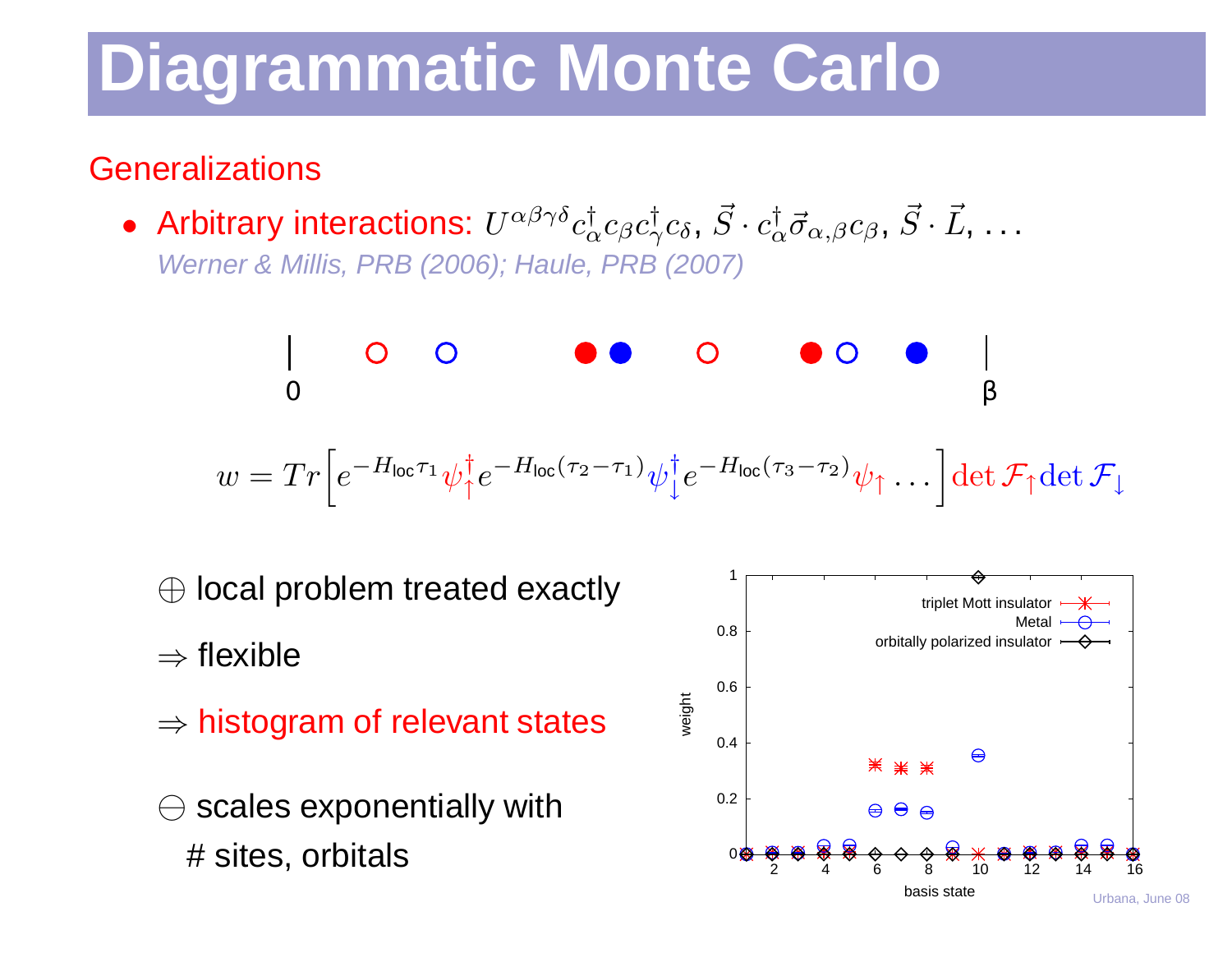# **Efficiency**

#### **Scaling of the average perturbation order**  $\langle k \rangle$  Gull et al, PRB (2007)

- •• Computational effort grows  $O(k^3)$ with size  $k$  of determinants
- Weak coupling expansion:  $\langle k \rangle \sim U$
- • Hybridization expansion:  $\langle k \rangle$  decreases with increasing  $U$



 $\Rightarrow$  In the strong correlation regime, speed-ups of  $10^4$ - $10^5$ 

⇔



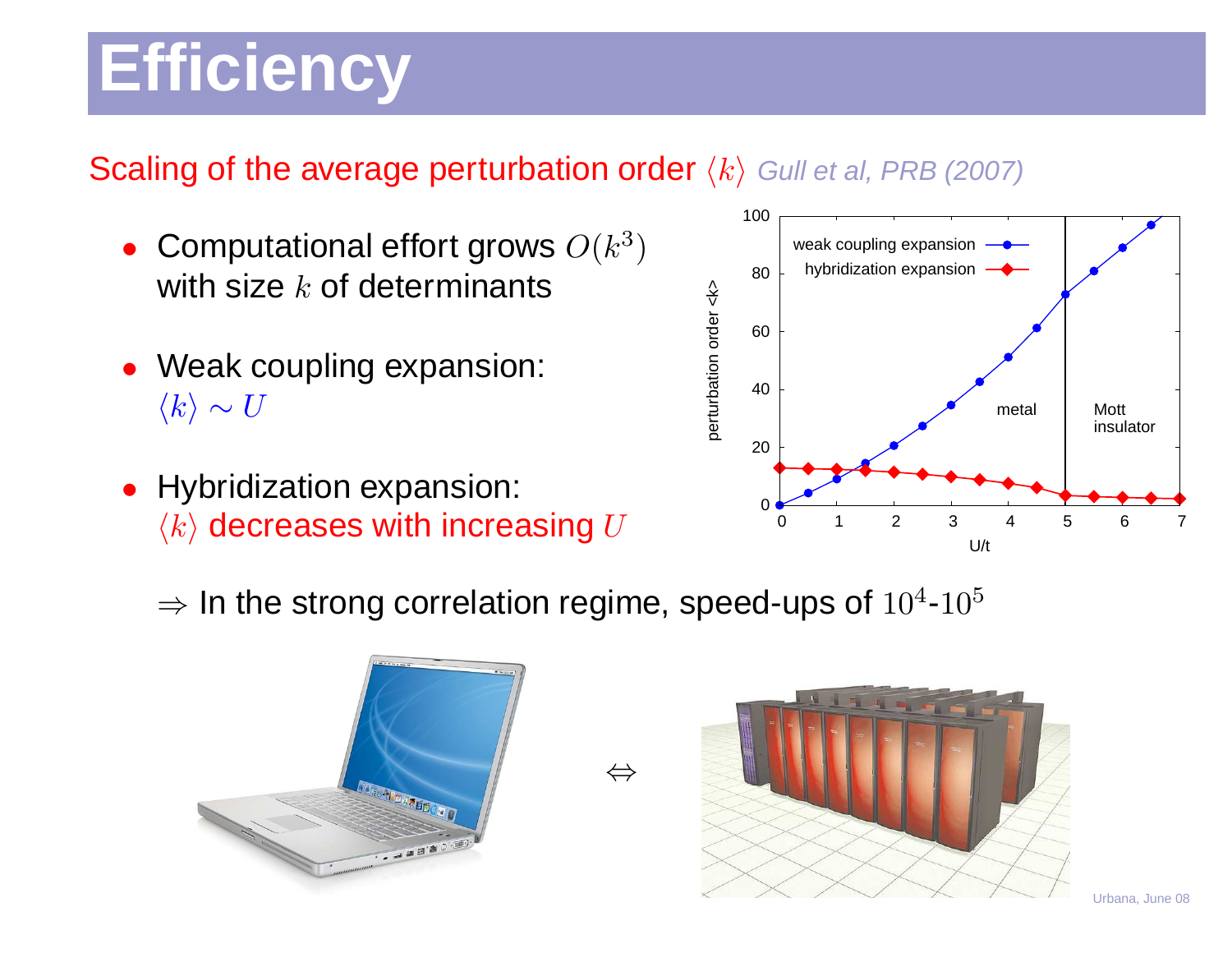# **1-band Hubbard model**

Metal-insulator transition on the 2D square lattice (bandwidth  $=8t$ ) Gull et al, EPL (2008)

- Single site DMFT:  $H_{\mathsf{loc}} = U n_{\uparrow} n_{\downarrow}$ 
	- $\Rightarrow$  "Mott" transition at  $U_c \approx 12t$
- <sup>4</sup> site DMFT:
	- $H_{\mathsf{loc}} = \sum_{k,\sigma} \epsilon_k c^{\dagger}_{k,\sigma}c_{k,\sigma} + \sum_i U n_{\uparrow}n_{\downarrow}$
	- $\Rightarrow$  "Slater" transition at  $U_c \approx 4t$

collapse into plaquette singlet state



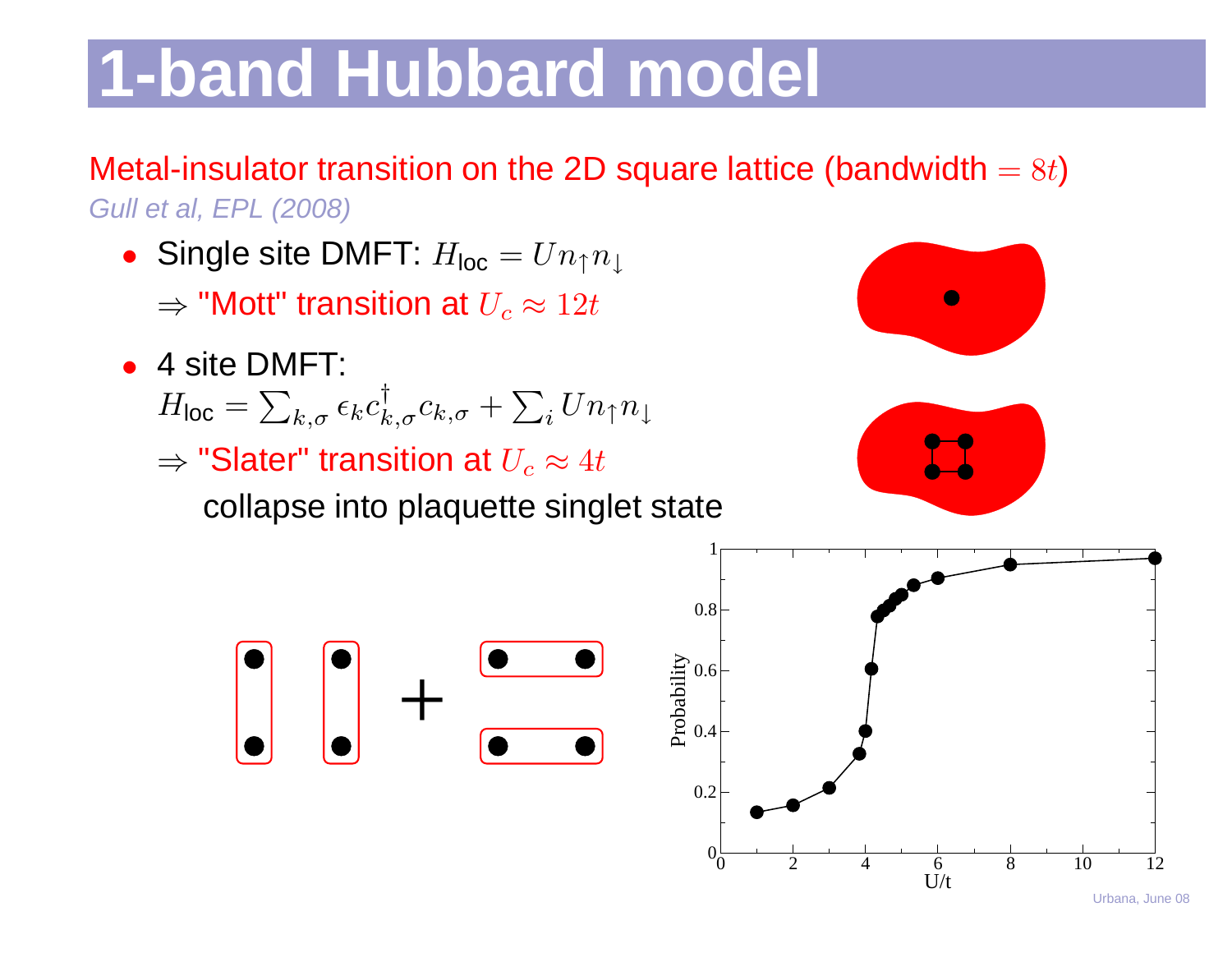### **3-orbital model**

#### Non-Fermi liquid behavior in multi-orbital models with Hund coupling

Werner et al, arXiv:cond-mat/0806.2621

• 
$$
H_{\text{loc}} = \sum_{\alpha} U n_{\alpha,\uparrow} n_{\alpha,\downarrow} + \sum_{\alpha \neq \beta,\sigma} U' n_{\alpha,\sigma} n_{\beta,-\sigma} + \sum_{\alpha \neq \beta,\sigma} (U' - J) n_{\alpha,\sigma} n_{\beta,\sigma}
$$

$$
- \sum_{\alpha \neq \beta} J(\psi^{\dagger}_{\alpha,\downarrow} \psi^{\dagger}_{\beta,\uparrow} \psi_{\beta,\downarrow} \psi_{\alpha,\uparrow} + \psi^{\dagger}_{\beta,\uparrow} \psi^{\dagger}_{\beta,\downarrow} \psi_{\alpha,\uparrow} \psi_{\alpha,\downarrow} + h.c.) - \sum_{\alpha,\sigma} \mu n_{\alpha,\sigma}
$$

- •• Bethe lattice with bandwidth  $4t$ ,  $U'=U-2J$
- $\bullet\;$  Phase diagram for  $J=U/6$  (left) and self-energy at  $U/t=8$  (right)

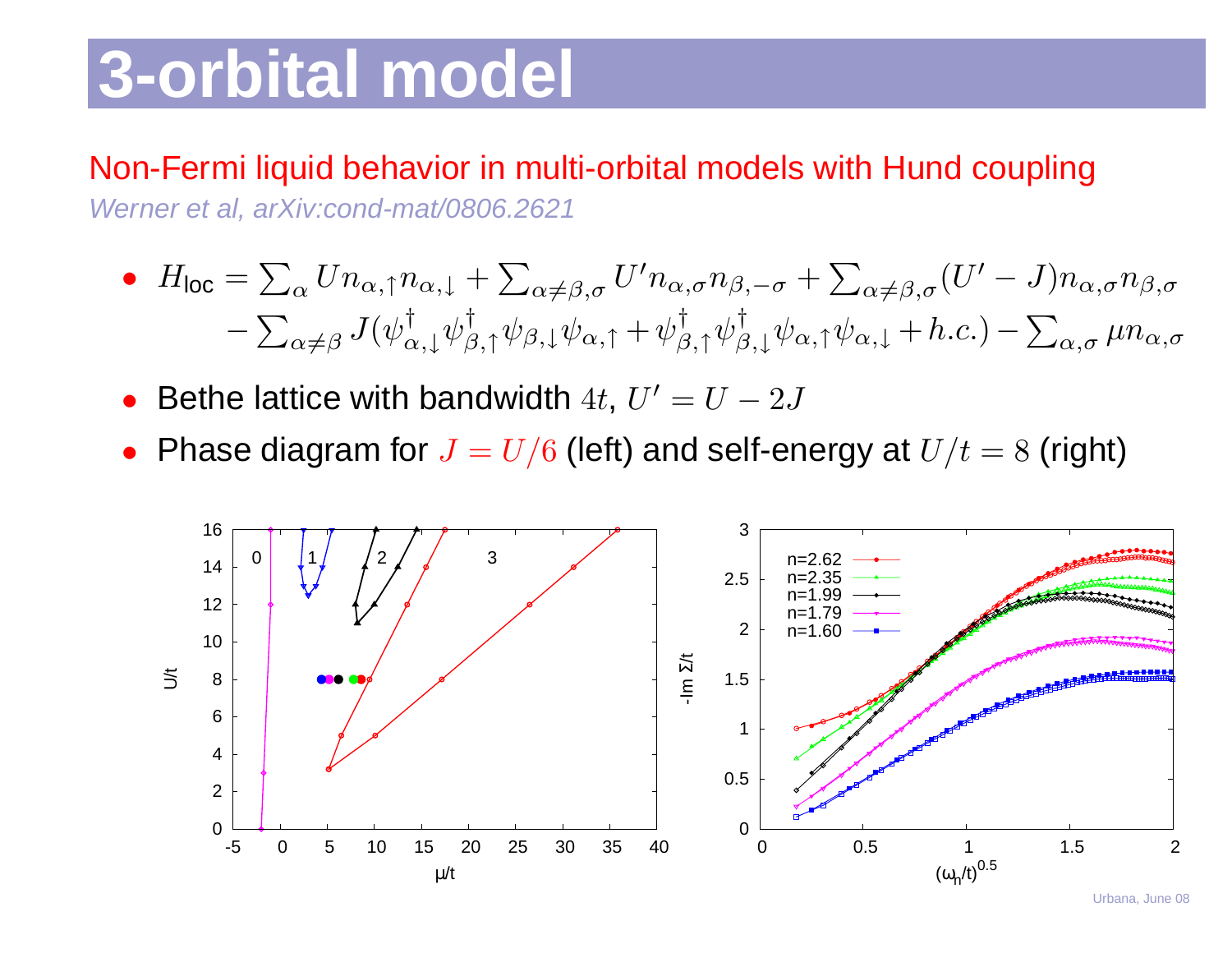### **3-orbital model**

#### Non-Fermi liquid behavior in multi-orbital models with Hund coupling

Werner et al, arXiv:cond-mat/0806.2621

• 
$$
H_{\text{loc}} = \sum_{\alpha} U n_{\alpha,\uparrow} n_{\alpha,\downarrow} + \sum_{\alpha \neq \beta,\sigma} U' n_{\alpha,\sigma} n_{\beta,-\sigma} + \sum_{\alpha \neq \beta,\sigma} (U' - J) n_{\alpha,\sigma} n_{\beta,\sigma}
$$

$$
- \sum_{\alpha \neq \beta} J(\psi^{\dagger}_{\alpha,\downarrow} \psi^{\dagger}_{\beta,\uparrow} \psi_{\beta,\downarrow} \psi_{\alpha,\uparrow} + \psi^{\dagger}_{\beta,\uparrow} \psi^{\dagger}_{\beta,\downarrow} \psi_{\alpha,\uparrow} \psi_{\alpha,\downarrow} + h.c.) - \sum_{\alpha,\sigma} \mu n_{\alpha,\sigma}
$$

- •Transition to <sup>a</sup> phase with frozen moments
- Broad quantum critical regime  $\Rightarrow$  Im $\Sigma \sim \sqrt{\omega_n} \Rightarrow \sigma(\Omega) \sim 1/\sqrt{\Omega}$